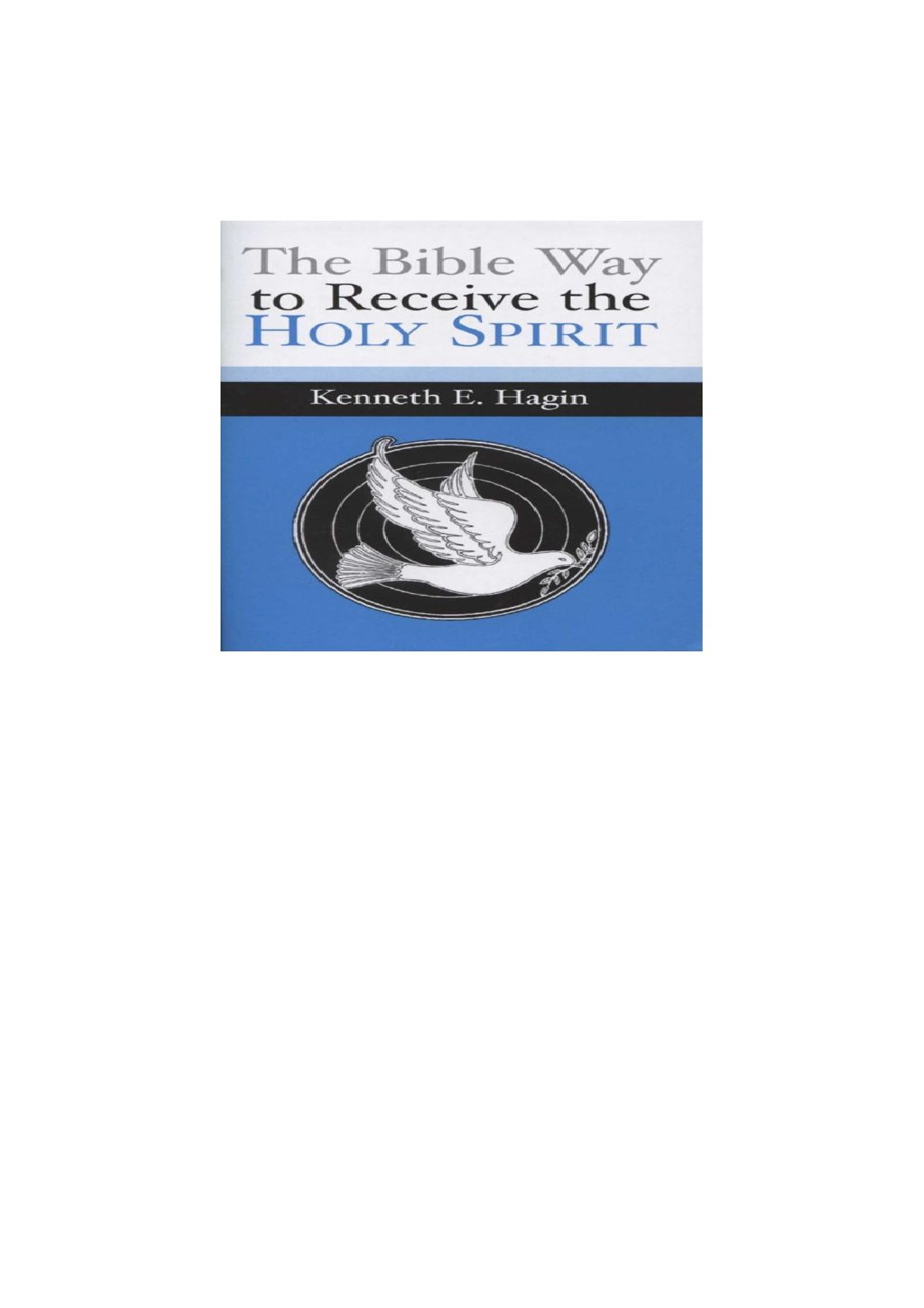#### **The Bible Way to Receive the Holy Spirit**

By Kenneth E. Hagin

# **CONTENTS**

1 The Holy Spirit is a Gift

2 To Tarry or Not to Tarry

3 Receive the Holy Spirit

4 The New Testament Way

5 'Come and Drink'

6 The Bible Way to Receive the Holy Spirit

A Sinner's Prayer to Receive Jesus as Savior

Chapter 1

THE HOLY SPIRIT IS A GIFT

*And I will pray the Father, and he shall give you another Comforter, that he may abide with you for ever; Even the Spirit of truth; whom the world cannot receive, because it seeth him not, neither knoweth him: but ye know him; for he dwelleth with you, and shall be in you.*

—John 14:16,17

*This Jesus hath God raised up, whereof we all are witnesses. Therefore being by the right hand of God exalted, and having received of the Father the promise of the Holy Ghost, he hath shed forth this, which ye now see and hear.*

—Acts 2:32,33

In the Scriptures, there is a difference between being born of the Spirit and being filled with the Spirit.

When we are born again, we receive eternal life.

The life and nature of God recreates our spirit—our inner man. We become the "new creature" Second Corinthians 5:17 speaks of.

In John 14:17, Jesus spoke of the Comforter (the Holy Spirit), stating emphatically that the world cannot receive Him *"because it seeth him not, neither knoweth him."*

People in the world—those who are not born again—cannot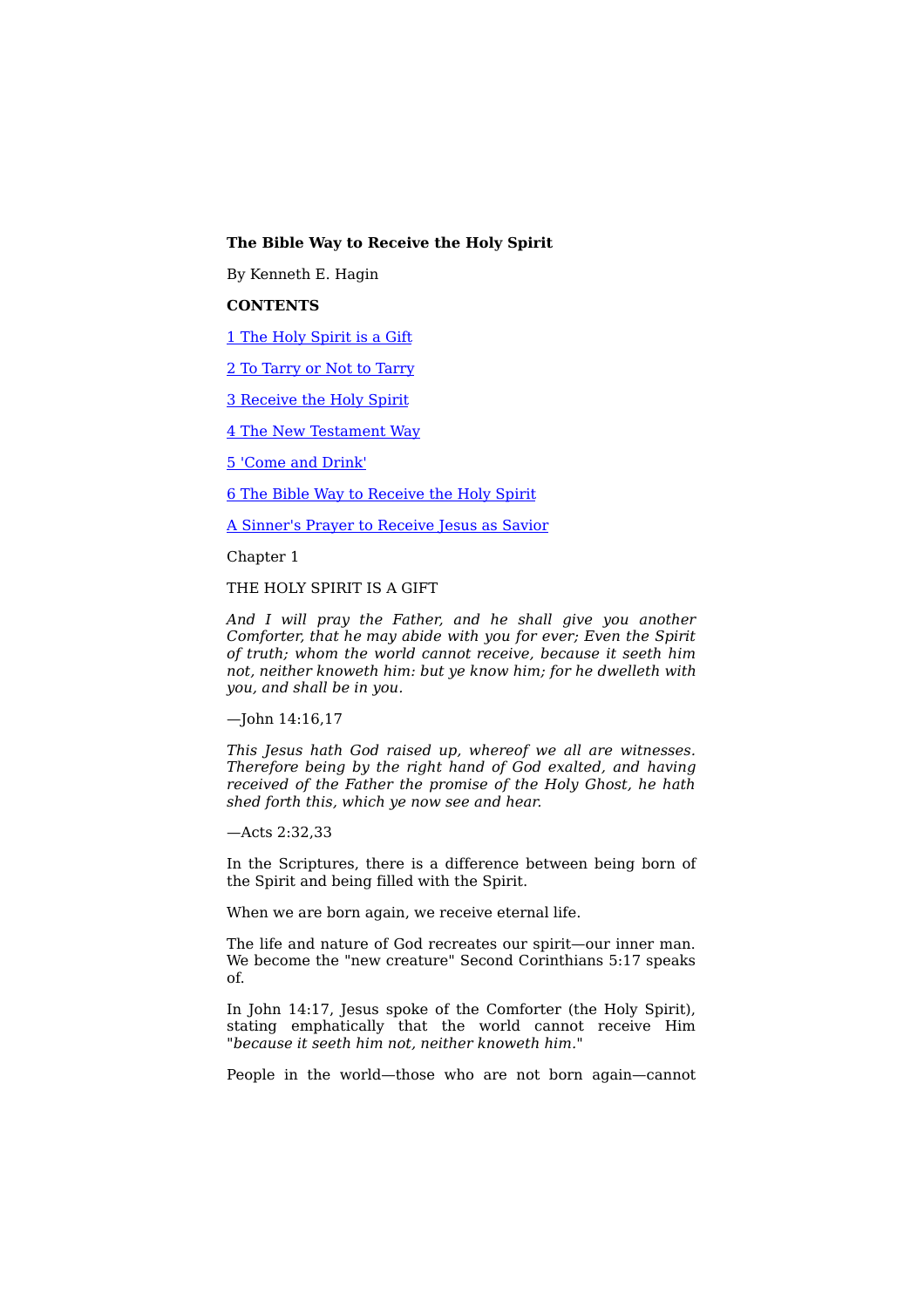receive this experience of the Holy Spirit that Jesus spoke of. Only born-again people can be filled with the Holy Spirit.

As we study the New Testament Church, it is apparent that the first Christians believed that receiving the Holy Spirit is an experience that comes after salvation. This is seen most clearly, I think, in Acts.

8. When I was a young Baptist boy preacher, this portion of Scripture enlightened me as much as any other to see that there is an experience subsequent to salvation called in Scripture "receiving the Holy Spirit," "being filled with the Holy Spirit," or "being baptized with the Holy Spirit."

# **ACTS 8:5,12,14-17**

**5 Then Philip went down to the city of Samaria, and preached Christ unto them. . . .**

**12 But when they believed Philip preaching the things concerning the kingdom of God, and the name of Jesus Christ, they were baptized, both men and women....**

**14 Now when the apostles which were at Jerusalem heard that Samaria had received the word of God, they sent unto them Peter and John:**

**15 Who, when they were come down, PRAYED FOR THEM, THAT THEY MIGHT RECEIVE THE HOLY GHOST:**

**16 (For as yet he was fallen upon none of them: only they were baptized in the name of the Lord Jesus.)**

# **17 Then laid they their hands on them AND THEY RECEIVED THE HOLY GHOST.**

The Samaritans obviously were saved before the visit of Peter and John. Peter, who ought to know, defined salvation in First Peter 1:23 as *"Being born again not of corruptible seed, but of incorruptible by the word of God, which liveth and* 7

*abideth forever."* We saw in verse 12 that the Samaritans had believed and had been baptized in water; in verse 14 we saw that they had received the Word of God.

Peter and John didn't pray for the Samaritans to get saved. They already were saved. The apostles prayed that they might receive the Holy Spirit!

Notice this carefully (it will help you help others): Peter and John did not pray that God would give the Samaritans the Holy Spirit. They prayed "that they might receive the Holy Ghost."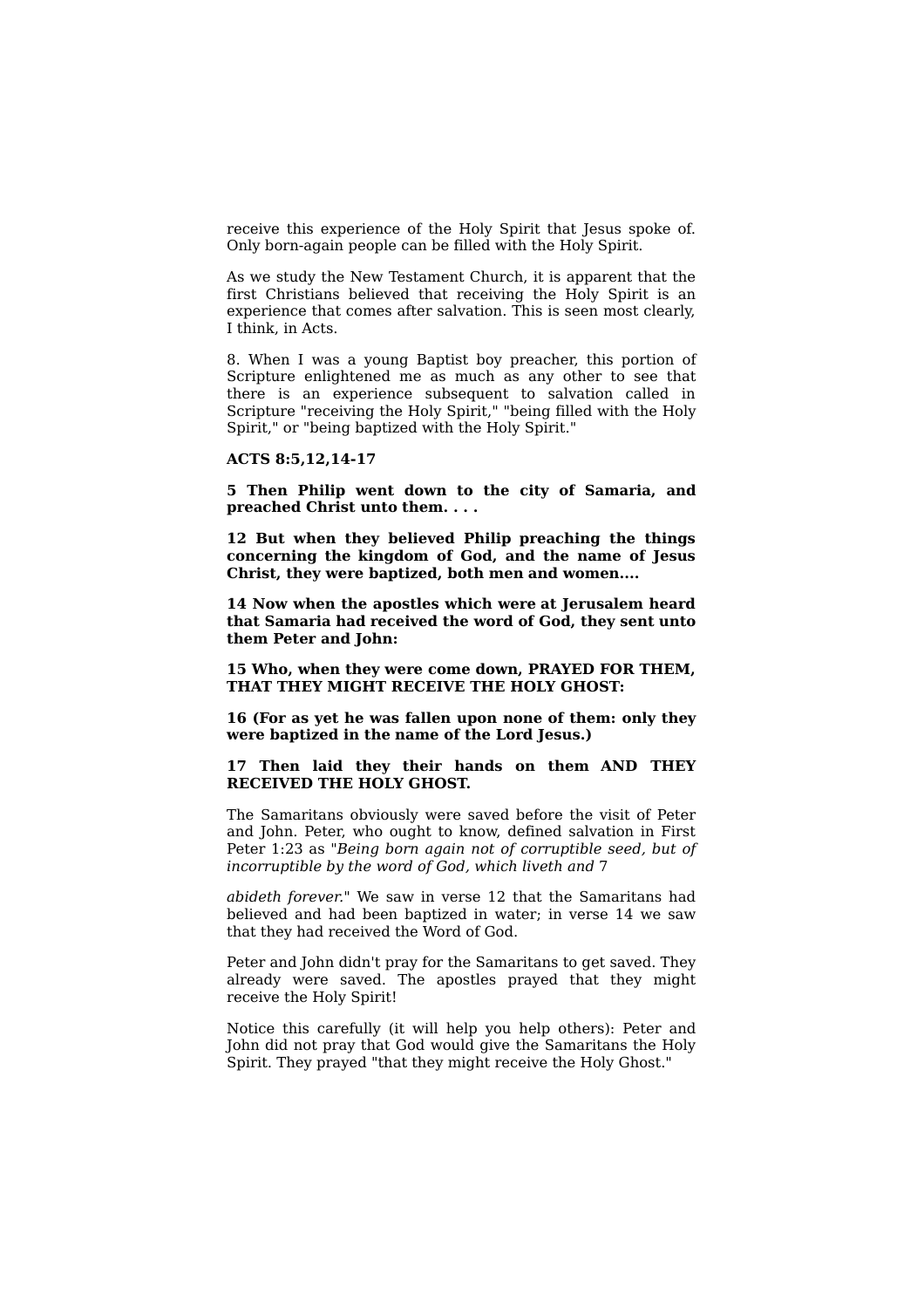We ought to pray according to the Word of God.

It is up to mankind to receive what God offers.

Eternal life is a gift. Healing is a gift. The Holy Spirit is a gift. Notice how the Samaritans received: *"Then laid they their hands on them, and they received the Holy Ghost."* They prayed for them that they might receive.

We need to realize, as Peter said, that God sent the Holy Spirit on the day of Pentecost—and the Holy Spirit has been here ever since. It is not up to God to send Him. He is here now. He is the only agency of the Godhead at work on the earth today. He IS here!

The first reference to the Holy Spirit in this eighth chapter of Acts comes in verse 15, yet we clearly see Him in action in previous verses:

## **ACTS 8:6-8**

**6 And the people with one accord gave heed unto those things which Philip spake, hearing and seeing the miracles which he did.**

**7 For unclean spirits, crying with loud voice, came out of many that were possessed with them: and many taken with palsies, and that were lame, were healed.**

### **8 And there was great joy in that city.**

Philip was preaching under an anointing of the Holy Spirit. Wherever the Word is preached, the Spirit moves to confirm the Word.

The Holy Spirit's work in the areas of salvation, healing, and miracles is not the same, however, as the experience of the baptism in the Holy Spirit.

Did you ever wonder why Peter and John were singled out to make that journey to Samaria?

Because they had been endowed by the Spirit of God to lay hands on people to receive the Holy Spirit. Some have this special ministry and some do not, but whether you do or not, you can minister in faith and God will honor your faith.

Acts 8:19 proves that Peter and John had such a ministry. Notice that Simon the Sorcerer offered Peter and John money, saying, *"Give me also this power, that on whomsoever I lay hands, he may receive the Holy Ghost."*

Some have erroneously thought that Simon tried to buy *the*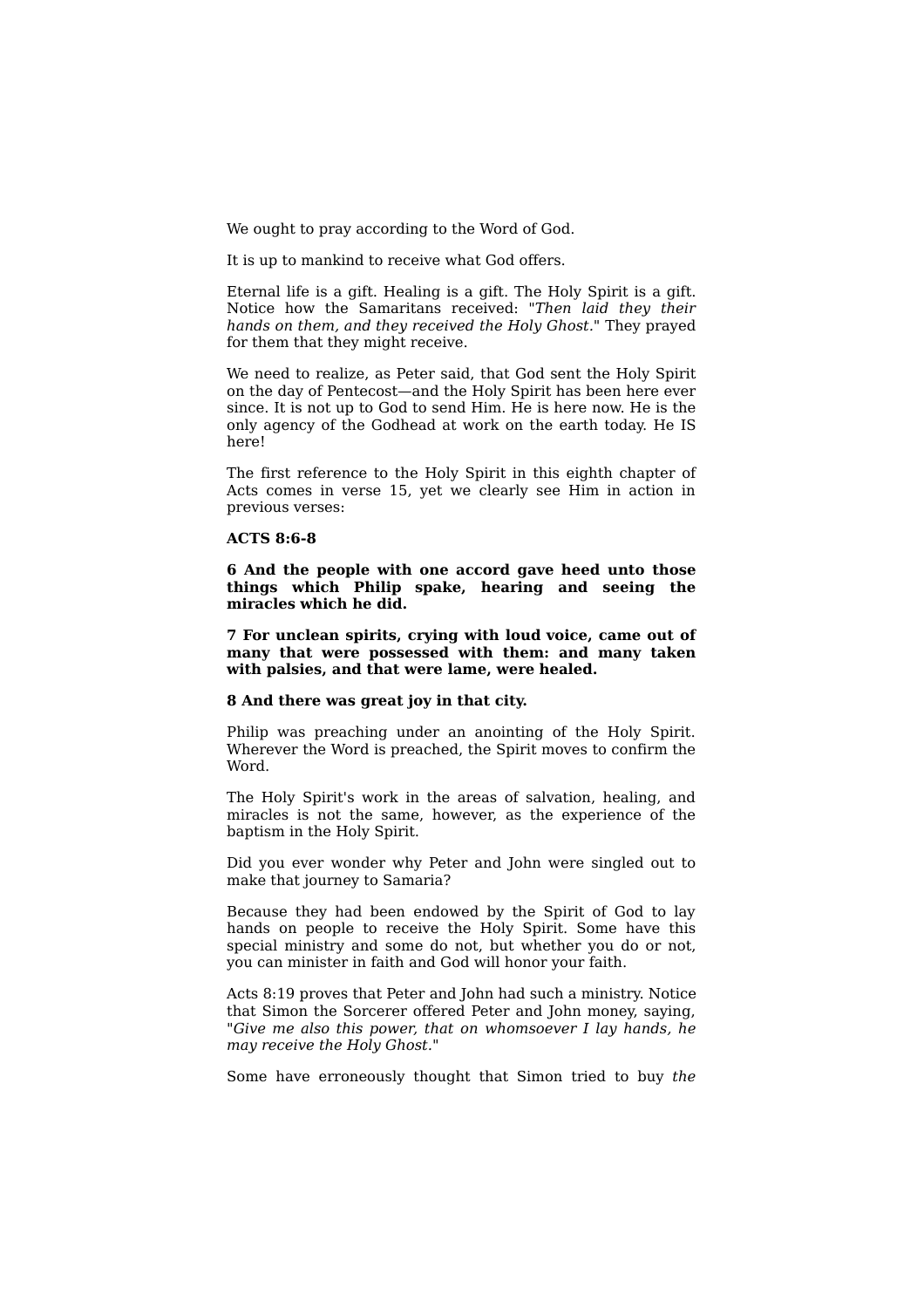*experience* of the Holy Spirit. He didn't. Simon tried to buy *the power* to lay hands on people that they might receive the Holy Spirit.

Peter replied to Simon (v. 20), *"Thy money perish with thee, because thou hast thought that the gift of God may be purchased with money."*

Simon is not trying to buy the gift of the Holy Spirit as a personal possession. He is trying to buy the ability to lay hands on people that they might receive the Holy Spirit. Notice that Peter calls that ability a gift.

There are four Greek words translated "gift" in the New Testament. If you don't know that, you will never understand the depths of what the New Testament is teaching. One of the words means "a free gift." (Eternal life and receiving the Holy Spirit are free gifts.) But this word in verse 20 is a different word. In the Greek it means "an endowment."

Peter was saying that he and John were "gifted" or "endowed" to lay hands on people to receive the Holy Spirit. That is the reason they were sent to Samaria.

Chapter 2

TO TARRY OR NOT TO TARRY

After I was baptized in the Holy Spirit as a young Baptist boy pastor and came among Full Gospel people, I never ministered the way they did concerning the baptism in the Holy Spirit.

In those days (1937-39) in our part of the country at least, all of the Full Gospel people I knew got everybody to "tarry."

They took this custom from Luke 24, where Jesus said, *"Tarry ye in the city of Jerusalem, until ye be endued with power from on high"* (v. 49).

Really, there isn't any formula for receiving the Holy Spirit. If Luke 24:49 is a formula, what right do we have to omit the word "Jerusalem"?

Jesus said, *"Tarry ye in Jerusalem...."*

It was just as necessary for them to be in Jerusalem as it was for them to tarry, because in God's plan the outpouring of the Holy Spirit had to have its beginning in Jerusalem. This Scripture cannot be a formula for receiving the baptism in 13

the Holy Spirit.

"Tarry" means wait. "Wait in the city of Jerusalem until ye be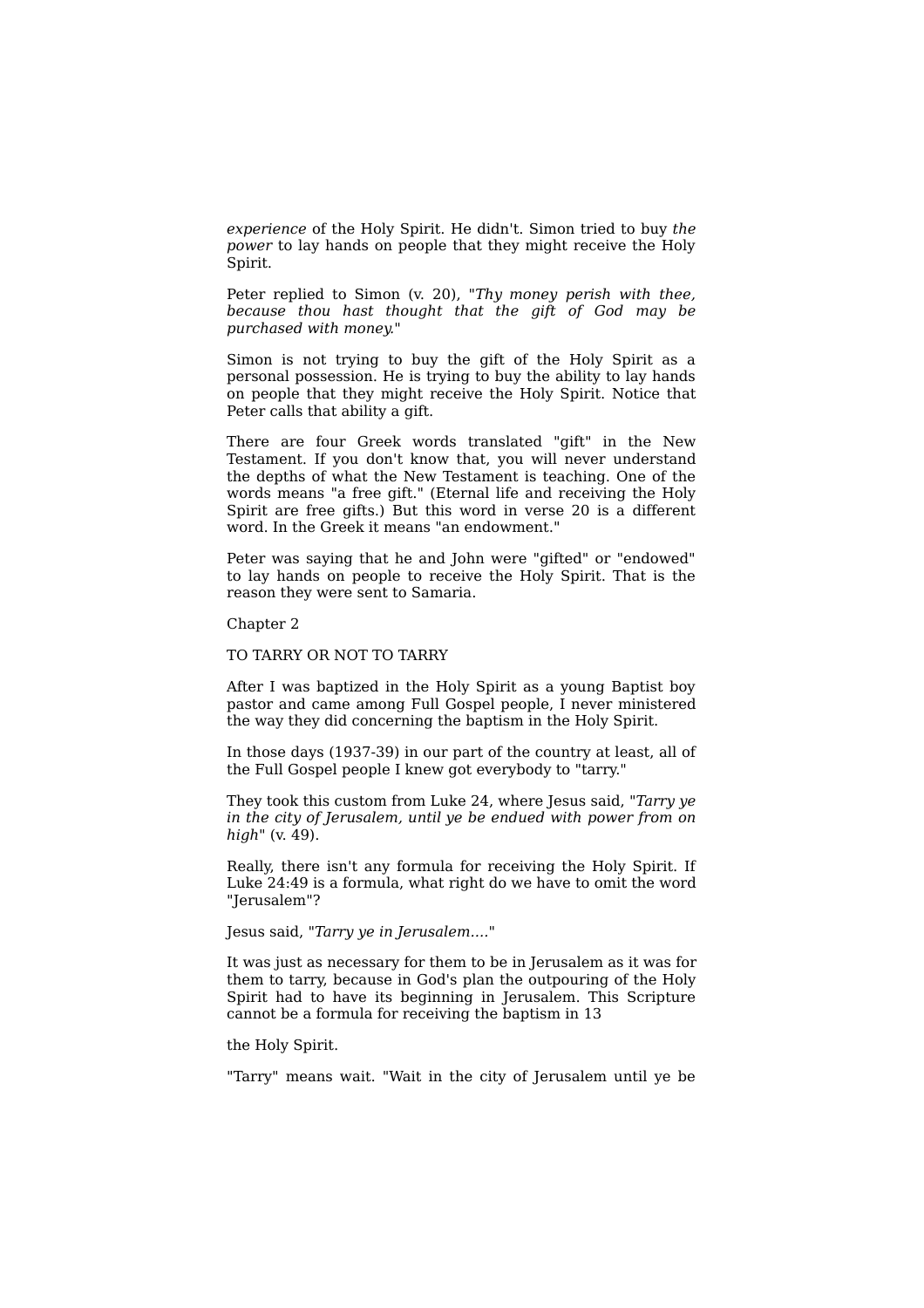endued with power from on high." They waited in Jerusalem. Acts 2:1 says, *"And when the day of Pentecost was fully come ...."*

You see, when that day came, they didn't have to wait any longer!

After Acts 2, you never read in the Acts of the Apostles where anybody was ever instructed to wait, nor do you see anybody waiting to be filled with the Spirit. From the day of Pentecost on, everyone, every time, was filled with the Holy Spirit immediately. The early Church emphasized that individuals could receive immediately.

I certainly believe in waiting on God, however. Spirit-filled people need to wait on God.

But it is a great deal easier to wait on God *after* you are filled with the Holy Spirit than it is before. We don't need to have people tarry or wait to be filled with the Holy Spirit.

Why? For the simple reason we do not see them tarrying in the days of the early Church.

I realized when I was still a young Baptist preacher that the baptism in the Holy Spirit is a gift like salvation. When I myself received, I received by faith immediately with no tarrying.

After I started pastoring a Full Gospel church full of people who had been taught that tarrying was necessary, I didn't try to change them right away. If somebody wanted to come to the altar to tarry and seek, I would let those who knew how to tarry and seek pray with them. I didn't go down there, because I knew better, but I let them go.

It was really amazing. Unless you younger folks are in certain Pentecostal circles today, you never will know what happened. Sometimes it was a sideshow.

One night two young men came to the altar to be filled with the Spirit. Some of the men from the church prayed with them for 45 minutes.

There was a church member on each side of one young man. One was hollering, "Hold on, brother, hold on!" The other was hollering, "Turn loose, brother, turn loose!"

A third member was kneeling behind the young man, praying and thumping him on his back like an air-hammer. He was hollering, "Holler louder, brother, holler louder! God will hear you if you'll holler louder!"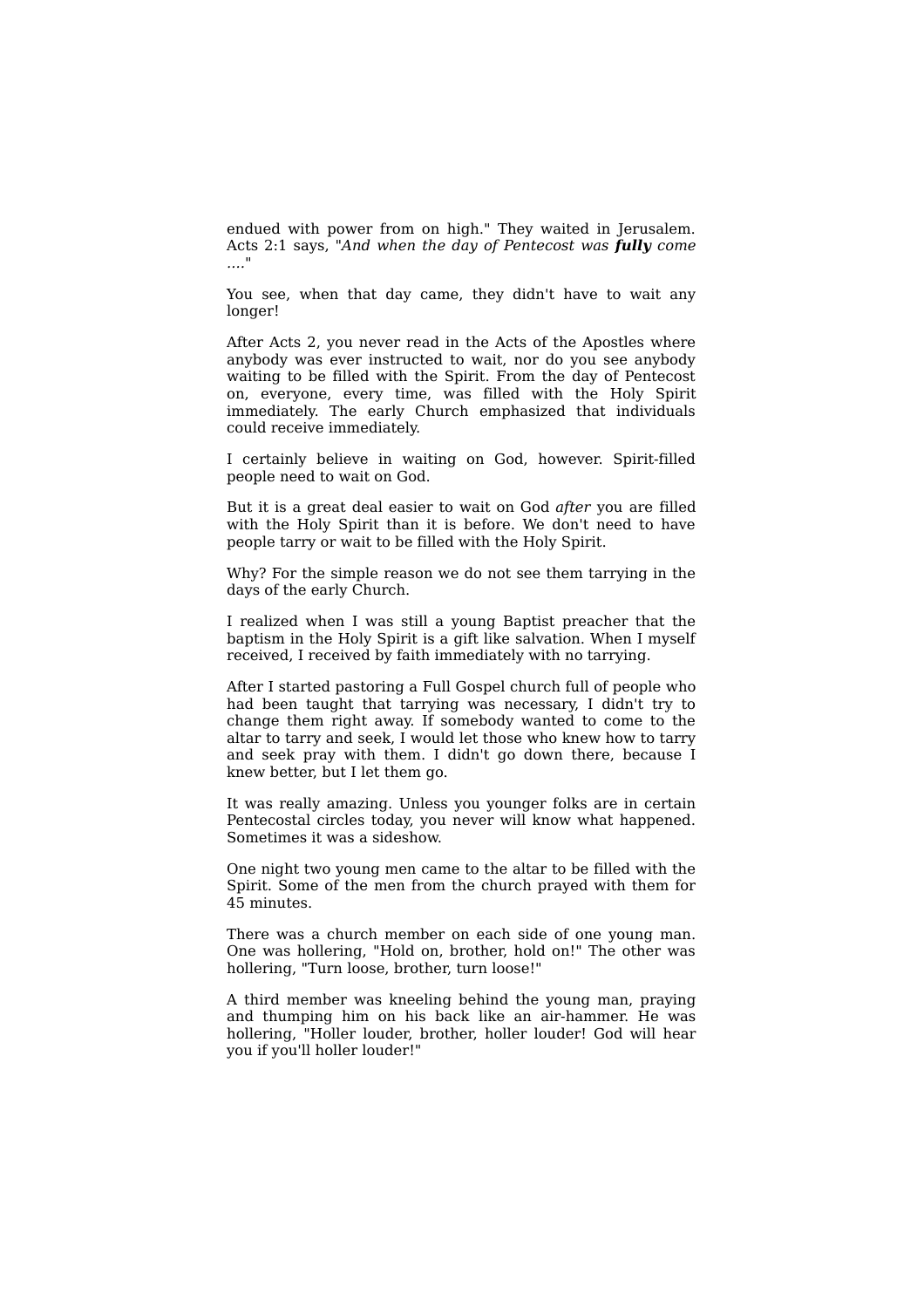A fourth man was in front of the young man, yelling right in his face, and spitting on him every time he opened his mouth. He was hollering, "Give up, brother, give up!"

I tell you, it went from that to worse!

After 45 minutes of hollering and shouting at the two young men, my members wore themselves out. They got up and left the poor fellows. They didn't get either one of the young men filled with the Holy Spirit. (Of course, once in a while, not because of them, but in spite of them, they would manage to get someone filled.) The two young candidates started to leave.

I jumped up then and said, "Wait a minute, fellows. Wait a minute. Do you really want to be filled with the Spirit?"

They looked at me in amazement. I could tell by the look on their faces that they thought I was crazy.

I had them sit on the altar bench, and I read Scriptures to them. I pointed out how the Samaritans had received.

I said, "You see, you've been shouting for God to give you something. You've been waiting for Gcd to do something. But He's waiting for you to receive.

"If I offered you a gift, what would you have to do to get it?"

"Well, just receive it," they said.

I said, "That's all you have to do—just receive the Holy Spirit."

Both young men instantly received and started speaking inspired utterance in another language.

I left my last pastorate in 1949 and went out in field ministry. I seldom if ever left any church without helping get all the "chronic seekers" filled with the Holy Spirit. We would run out of them. My greatest success was with a man who had been seeking for 50 years!

You can do the same thing. I am going to teach you how to get people filled with the Holy Spirit the way I do.

I believe we're in good company with Peter and John, apostles of the Lord (I feel a lot safer in the company of the apostles than I do with some preachers), so I follow the same procedures they followed.

I lay hands on people to receive the Holy Spirit. I do it in faith because it is scriptural, but also do it because I have a ministry along that line.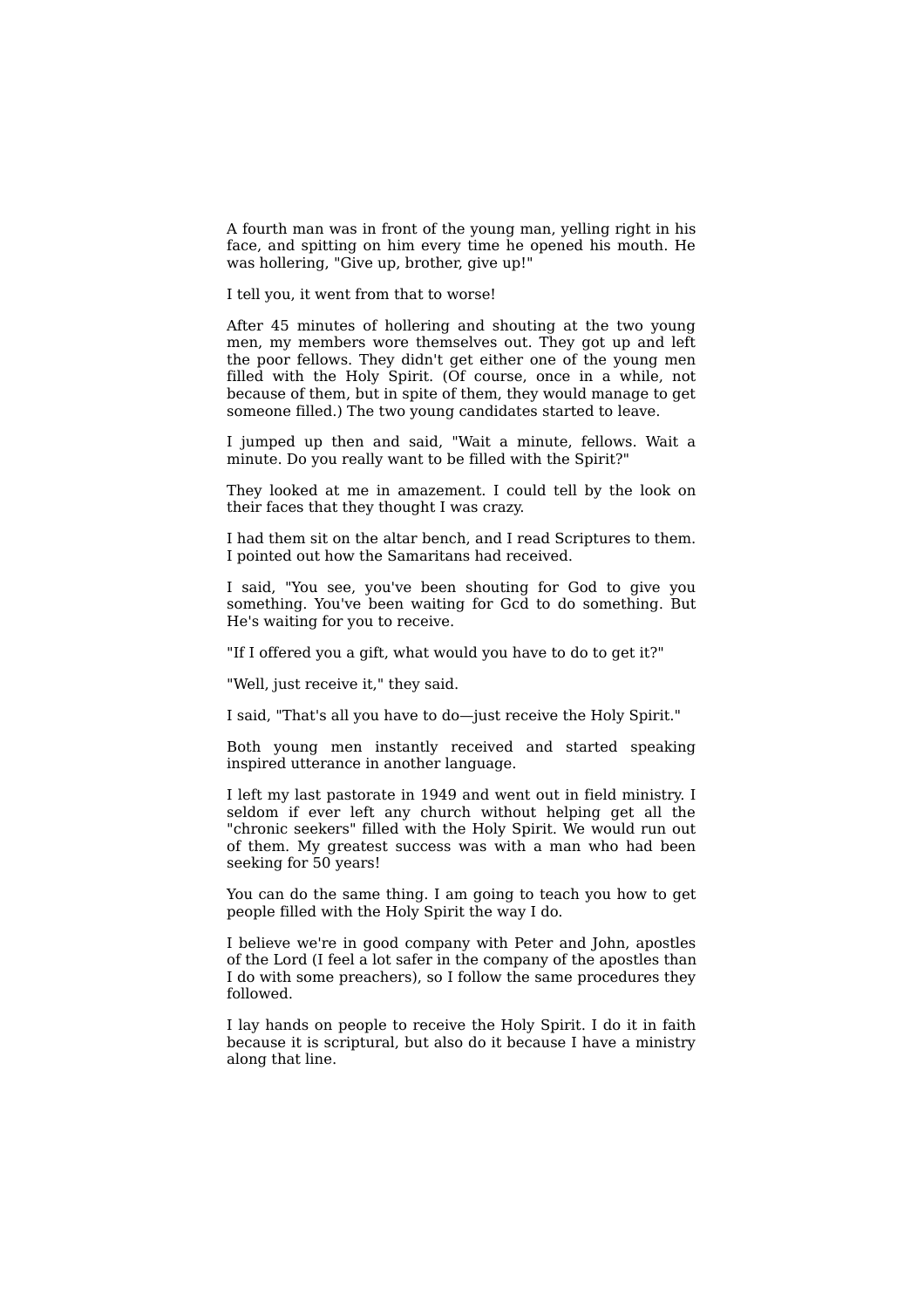Chapter 3

RECEIVE THE HOLY SPIRIT

God already has done all He is ever going to do about providing the plan of salvation: He sent Jesus. Now it is up to us to receive Jesus.

Salvation *belongs* to every man who dies and goes to hell, because Jesus died for the ungodly.

The man in hell either rejected salvation if he heard of it, or he didn't know about it. Either way, it belonged to him.

God already has done all He is ever going to do about providing healing for us: God laid our sicknesses and diseases on Jesus, and Jesus bore them. *In the mind of God we are already healed!* It is up to us to receive healing. Healing *belongs* to us.

I have gotten many bedfast people to see the truth of First Peter 2:24, *"by whose stripes ye were healed."* They started believing while they were still bedfast, and they received their healing.

Others, however, said, "No, I can't accept that now.

When I can walk—when all the symptoms leave—I will believe it." I am sorry to say that they died.

You never read in the Bible where God or the Holy Spirit use force. You never read where God *makes* people do anything. (You will read where the devil and his evil spirits *drive* and *force* people to do things.)

The Holy Spirit is a gentleman. He *leads.* He *guides.* It is up to you to respond. The Bible says, *"For as many as are led by the Spirit of God, they are the sons of God"* (Rom. 8:14) *"As many as are led."* Not *"as many as are made to do."*

That is the way I get chronic "seekers" to receive, too. I usually ask them to stand as I read Scriptures and explain that the Holy Spirit is a gift.

(I believe in kneeling to pray, but some chronic seekers have been seeking for years on their knees, and the minute they get on their knees, they get back in the same rut.)

I lay hands on them and say, "Receive the Holy Spirit!" I've had dozens at a time start speaking in tongues. Their pastors would scratch their heads in amazement and say, "Some of these people have been seeking for years, and that was so easy!" (I thought to myself, *Why didn't you tel them how easy it was?)*

One pastor said, "Brother Hagin, I know that's the Holy Spirit. I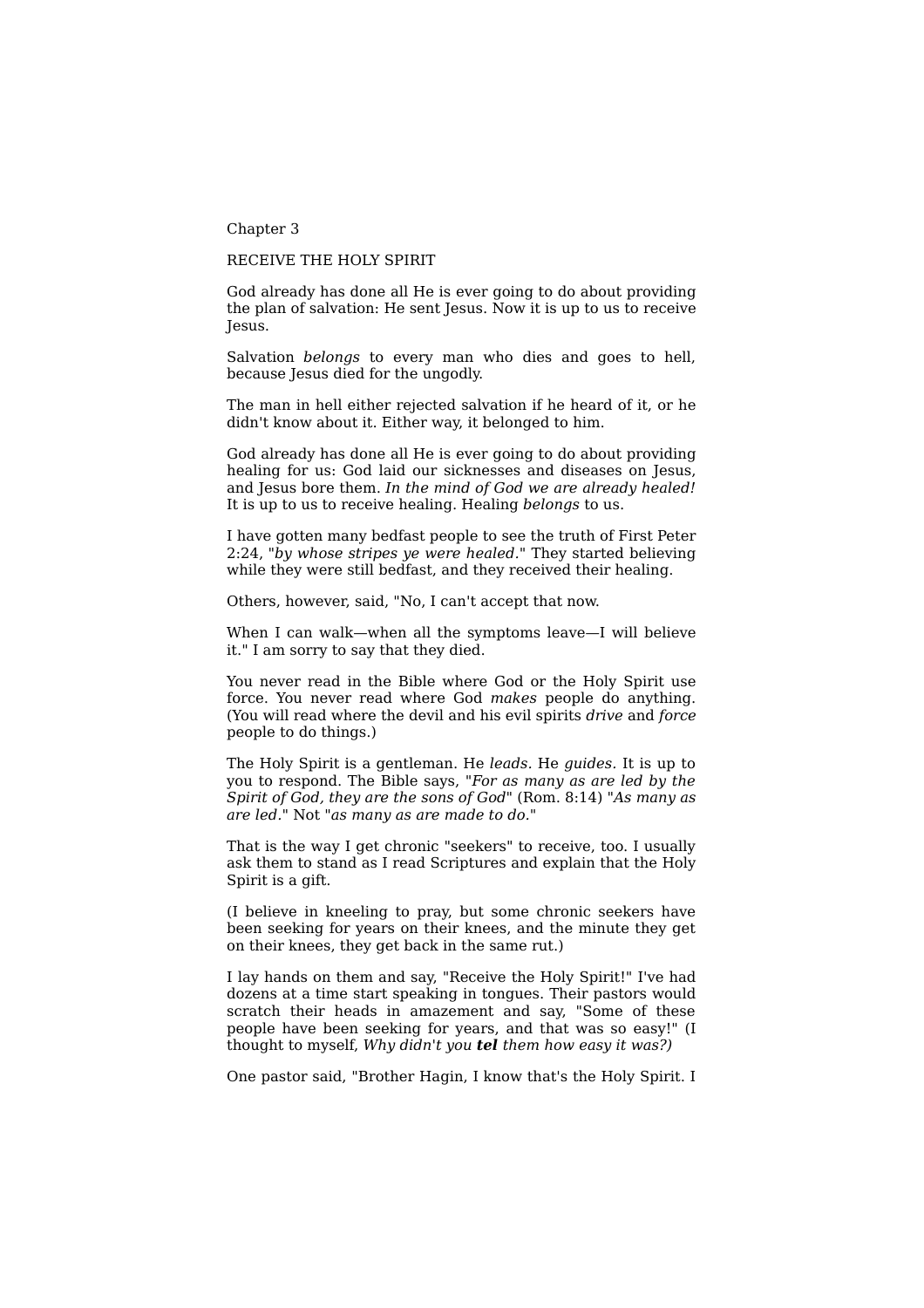can tell. They are talking in tongues. That's the Holy Spirit, all right. But, you make it *too easy* for people to get the Holy Spirit!"

I said, "No, brother. You're wrong. I didn't make it easy. I didn't put it on a gift basis. God did.

I just tell people it's a gift, and I encourage them to receive the gift."

A Baptist minister attending a conference where I was teaching on the Holy Spirit came up to me afterwards, quite angry.

"I've got the Holy Spirit just as much as you have! And I don't speak with tongues. I got the Holy Spirit when I was born again," he said.

I said, "Certainly. Glory to God. If you're satisfied, I'm satisfied. I don't want to give you anything more than you want. If you don't have any hunger for God—if you don't want any more of God—that's just fine with me.

"I just went on a little further with the Lord, had another drink of the Spirit, and got full. If you want to stop without being full, that's fine with me.

If you're satisfied that you've got all God has for you, fine."

"Well, no, no," he said. "I'm sure I don't have all God has for me."

"Well, are you hungry, thirsty?"

"Yes!"

"Do you want to be filled?"

"I believe I have the Holy Spirit."

I said, "I'll not argue about that. Certainly you do! You're born of the Spirit. But do you want to be *filled?"*

"Yes!"

I laid hands on him, and he started talking in tongues right there. He got full, glory to God!

Chapter 4

THE NEW TESTAMENT WAY

Eight years after the day of Pentecost, the Samaritans were saved and baptized in water as a result of Philip's preaching.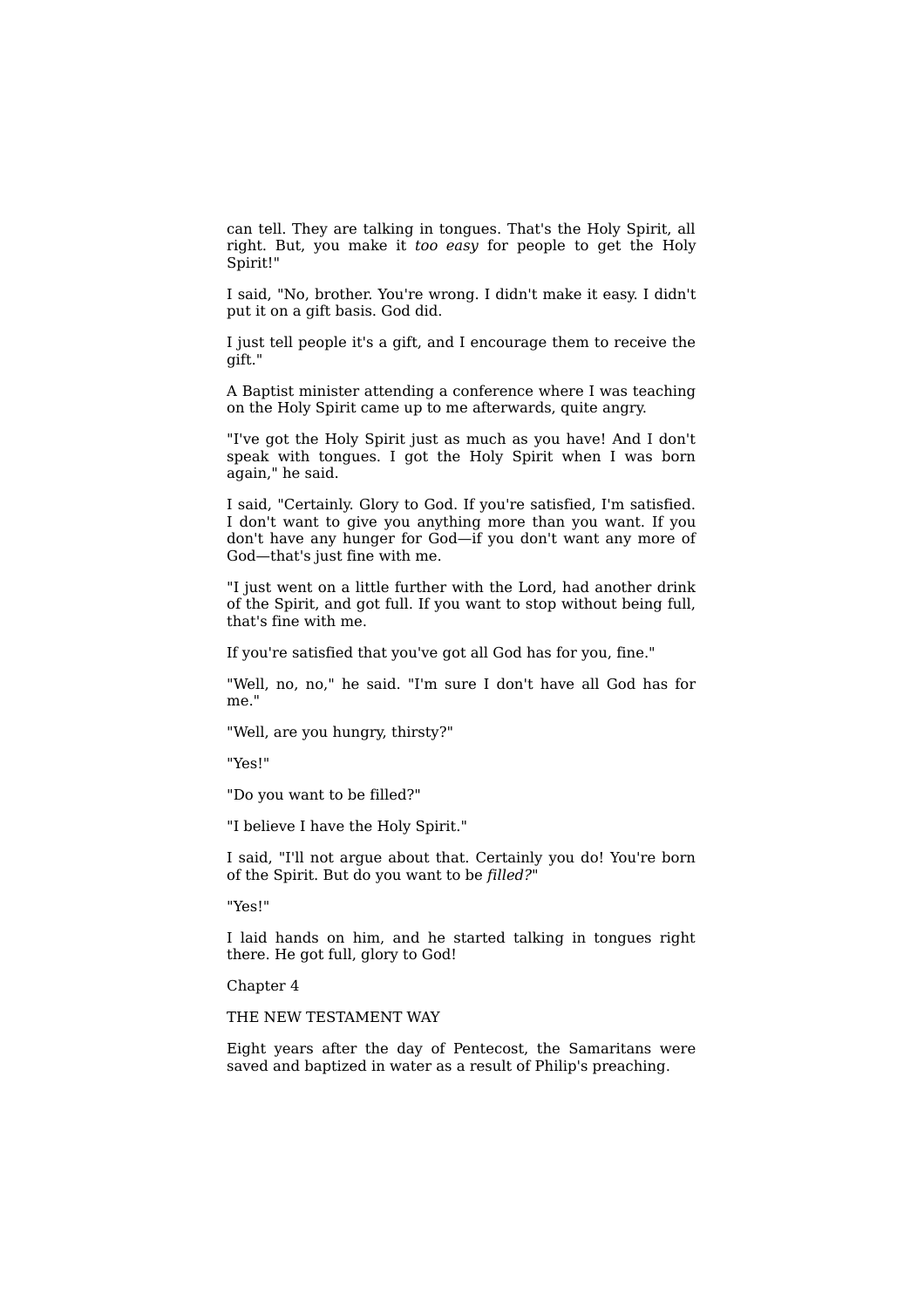Peter and John were dispatched from Jerusalem. They laid hands on the new converts, and they received the Holy Spirit (Acts 8).

Notice that it was without agonizing, without tarrying, without disappointment—and without exception. All the new believers were filled with the Holy Spirit.

Ten years after the day of Pentecost, Peter went to the house of Cornelius at Caesarea (Acts 10). He began to preach to Cornelius' friends and relatives. According to verse 44, *"While Peter yet spake these words, the Holy Ghost fell on all them which heard the word."* (Remember, *"faith cometh by hearing, and hearing by the word of God,"* Rom. 10:17.)

Cornelius and his household not only were saved; they were filled with the Holy Spirit without praying, without waiting—and without exception.

How did Peter and the astonished Jewish believers with him know that these Gentiles had received the Holy Spirit? According to verse 46, *"THEY HEARD THEM SPEAK WITH TONGUES, and magnify God."*

Let's follow the New Testament. The next Bible instance is in Acts 19, twenty years after the day of Pentecost. This is the last recorded instance in the Acts of the Apostles of people receiving the Holy Spirit.

# **ACTS 19:1-3, 6**

**1 . . . Paul having passed through the upper coasts came to Ephesus: and finding certain disciples,**

**2 He said unto them, Have ye received the Holy Ghost since ye believed? And they said unto him, We have not so much as heard whether there be any Holy Ghost.**

**3 And he said unto them, Unto what then were ye baptized? And they said, Unto John's baptism**

**6 And when Paul had laid his hands upon them, the Holy Ghost came on them; and they spake with tongues, and prophesied.**

Notice that they were filled without waiting, without tarrying, without singing, without agonizing.

This is the way the apostles did it. Let's do it the same way. Then we truly will be following the New Testament.

Paul himself, that great apostle, received the Holy Spirit when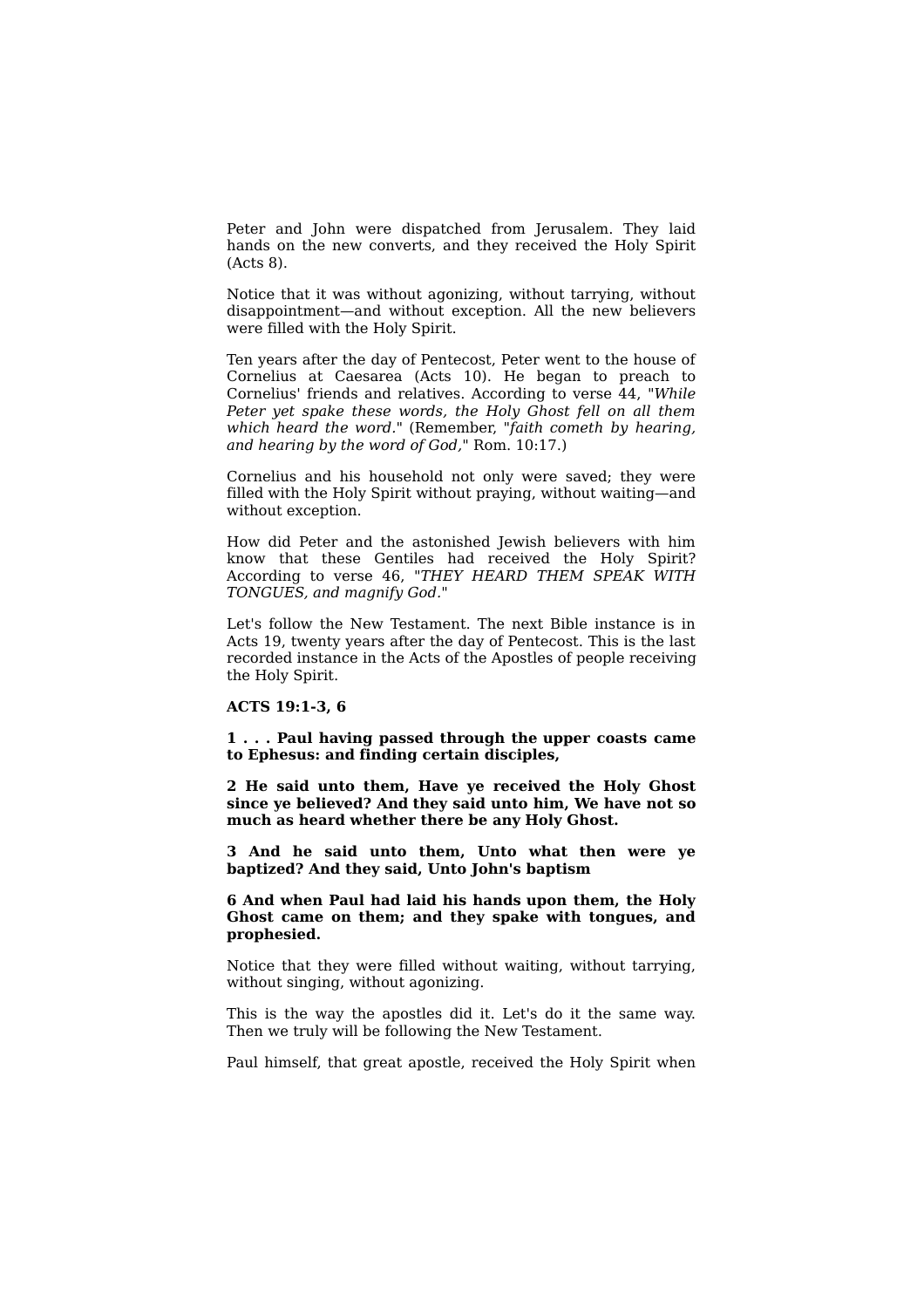Ananias laid hands on him (Acts 9:17).

Although it does not say that Paul spoke with tongues, we know he did, because Paul said in First Corinthians 14:18, *"I thank my God, I speak with tongues more than ye all."* When do you suppose he started talking in tongues? His experience must have been like the others. He spoke in tongues when he was filled with the Holy Spirit.

Notice, too, that when Ananias laid hands on Paul to receive the Holy Spirit, Paul received without waiting, without tarrying, without singing, and without agonizing. In every instance when people wanted to receive the Holy Spirit, everyone was filled; no one went away disappointed.

Any church by right teaching can get people to that place where they always receive the Holy Spirit. I've proven it in my own ministry. It is the teaching of the Word that does it.

You see, God does not have any "trial-and-error" methods. Too frequently people use "trial-and-error" methods when trying to help people receive the Holy Spirit. They'll try this and that, hoping something will work. But God does not use any method of having people come, seek, and turn away empty.

In July 1951, I was holding a meeting in a Full Gospel church in Oklahoma. After I was into the second week of teaching along this line, I laid hands on people, and they received the Holy Spirit and spoke in other tongues.

The first time I did this, seven came forward, and six received instantly. The next night, the church was only half full, and the following night it was only a third full.

I asked the pastor, "What happened?"

He said, "I don't know, but I'll see if I can find out."

The next day he told me, "Brother Hagin, my people never saw anybody lay hands on people to receive the baptism in the Holy Spirit. They always were taught to tarry."

He explained, "A retired minister who is quite aged built this church. Some of the members got a committee of three to go ask him if this laying on of hands is right or not. He told them, 'We always tarried. It's wrong not to. These newfangled, modern-day shortcuts are wrong. Don't go to that meeting and support it. Go on Sunday morning.

Support the church and the pastor, but not that evangelist. He's all wrong.'"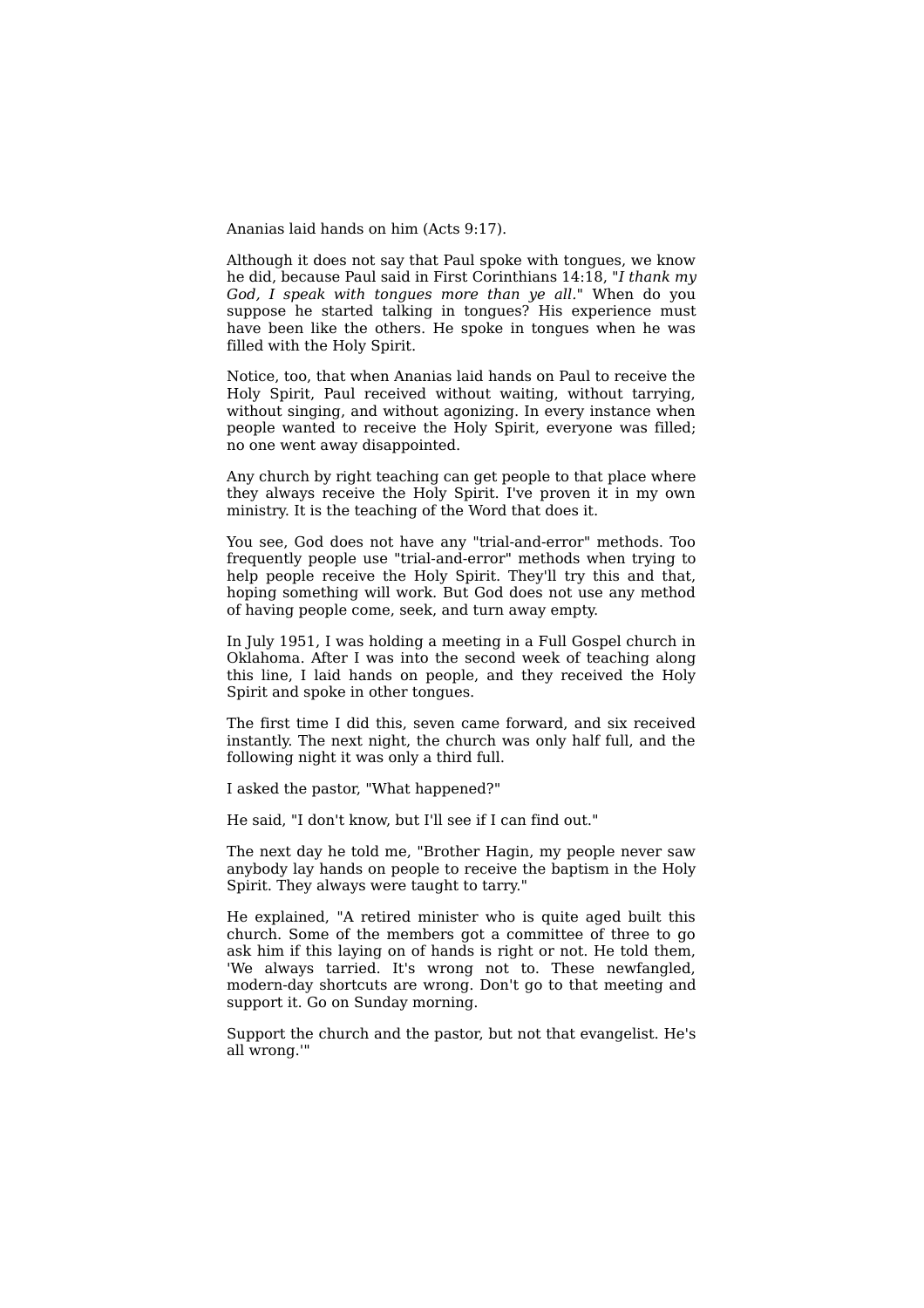Ordinarily the pastor preached Sunday mornings, but he asked me to take that service. I prayed about it, and the Lord told me, "You preach on 'The Bible Way To Receive the Holy Spirit."

Part of it is this message I am sharing with you.

I said to that congregation, "You can't get any more oldfashioned than the Book of Acts. I believe in doing it the oldfashioned way.

"If being filled with the Holy Spirit by the laying on of hands is a shortcut, then the Lord Jesus Christ Himself believes in it, because He appeared in a vision to Ananias and said, 'You go lay hands on Saul.'

"If receiving the Holy Spirit right away by the laying on of hands is a modernistic, newfangled way, then the Lord Jesus Christ put His stamp of approval on it. But, no. It is oldfashioned—Bible old-fashioned. There it is right in your Bible. Read it."

They read it. Everybody came back to the meetings. The people said, "Well, dear old Brother So-and-so who started the church is a fine man who loves God, but he just didn't understand. It's in the Bible. We see it in there."

Once I was staying in an old parsonage in Oklahoma. Only the living room had a wall switch.

All the other rooms had a single light bulb with a long string hanging from it.

One night the pastor and I sat up talking in the living room until about 1:30 a.m. I started toward my bedroom and the pastor, without thinking, went out the other door and flipped off the light switch.

This left me stranded in the dark.

I got as far as the bedroom door. I realized if I walked straight, I ought to walk right into the string. But I didn't walk straight. I bumped my shins on the vanity bench. Then I ran into a door on the opposite wall.

From there, I know I veered a little to the left, because I ran into the bedpost. I held onto the bedpost and said to myself, I *know that string is here. I pull it every night to turn the light on. It's here. I know it's here!* But I couldn't find it.

I began to wave my hand through the air, and finally I hit the string with the side of my hand.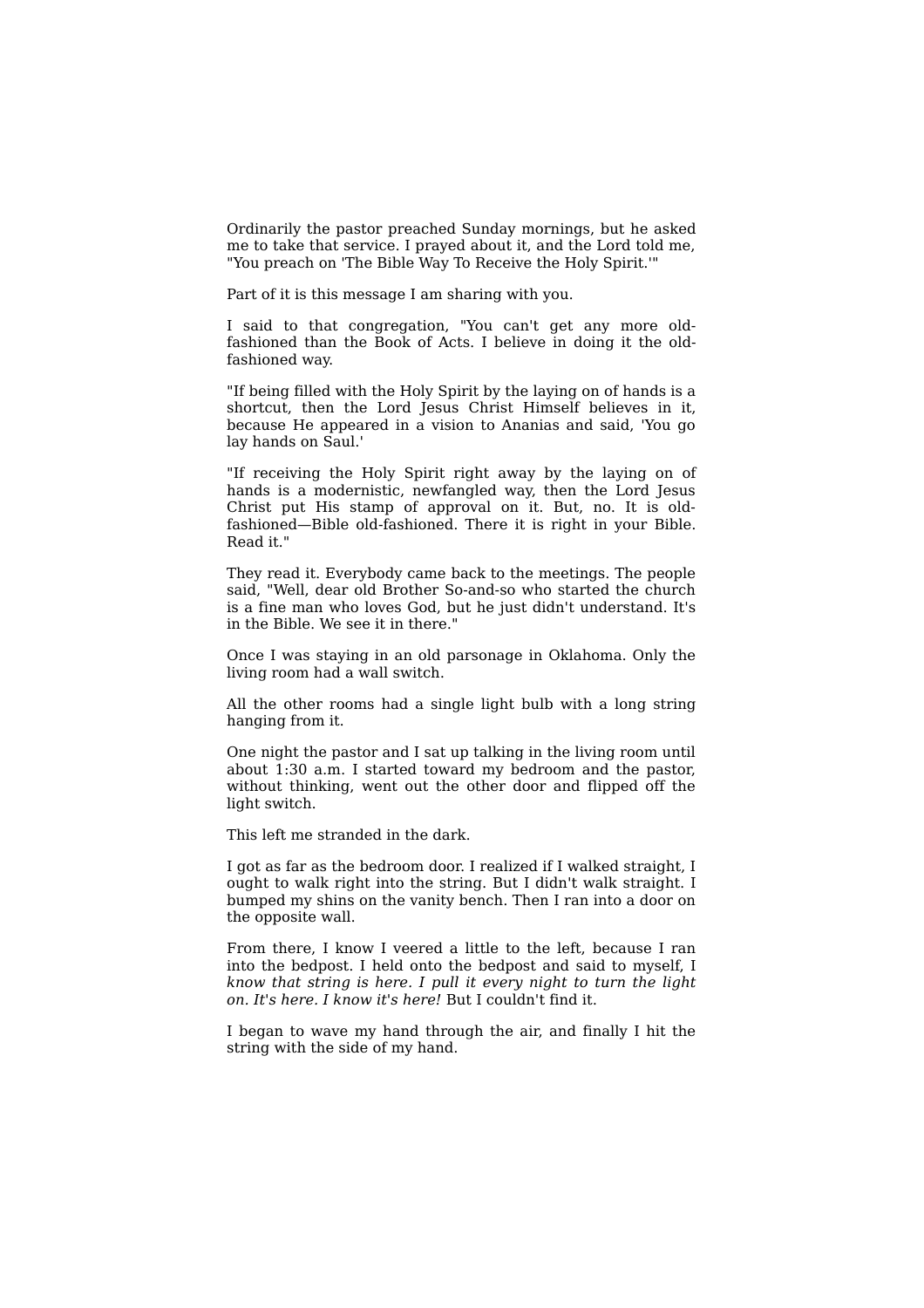The string swung back into the palm of my hand. I pulled it, and the light came on.

As I was standing there, the Lord spoke to my heart and said, "You know, that's just about how definite many people are in instructing people how to be filled with the Holy Spirit or get their healing. They put everybody through the same course, saying, 'There's a string in there sometime —somewhere. When you find it, pull it.'"

People have sought, and sought, and sought, and never have found the string. Why not do what the Bible says to do? Why not instruct people according to the Word of God?

#### Chapter 5

'COME AND DRINK'

#### **JOHN 7:37-39**

**37 In the last day, that great day of the feast, Jesus stood and cried, saying, if any man thirst, let him come unto me, and DRINK.**

**38 He that believeth on me, as the scripture hath said, out of his belly shall flow rivers of living water.**

**39 (But this spake he of the Spirit, which they that believe on him should RECEIVE: for the Holy Ghost was not yet given; because that Jesus was not yet glorified.)**

Notice that Jesus said, *"If any man thirst, let him come unto me, and drink"* (v. 37). Jesus did not say, "Let him come and shout." He didn't say, "Let him come and pray." He didn't say, "Let him come and sing." He didn't say, "Let him come and sweat." He didn't say, "Let him come and praise."

He didn't say, "Let him come and prostrate himself and go away empty."

Jesus said, "Let him come and *drink."* Jesus is using water as a type of the Holy Spirit.

Did you ever see anybody drink water with his mouth shut? No, you can't drink water with your mouth shut, and you can't "drink" the Holy Spirit with your mouth shut. Open your mouth.

Next, how long does it take you to drink when you're thirsty? You just pick it up and drink it, don't you? Jesus said, "Come and drink." How long do you have to wait before you can drink?

You don't have to wait to drink, and you don't have to tarry for the baptism in the Holy Spirit.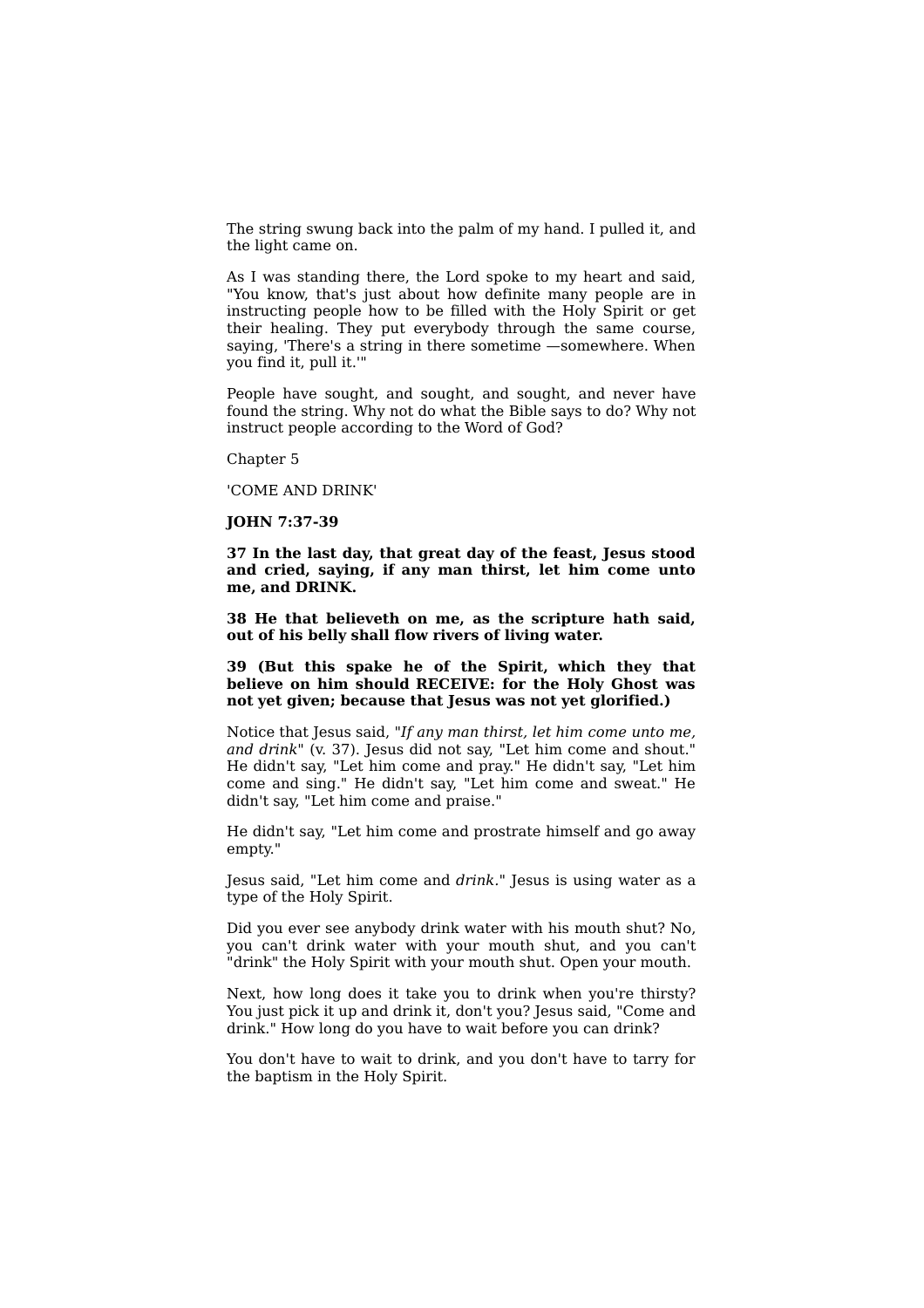A woman in one of my meetings said, "Brother Hagin, my mother has been seeking the baptism of the Holy Spirit for 19 years. Just as soon as this meeting is over, I'm going to visit her and share this teaching with her."

When I returned to her church the following year, I asked her, "What happened to your mother?"

"Well," she said, "I phoned and told her I was coming. It is 150 miles to her house, and I had to get back the same day in time to get supper for my husband.

"As we drove up in her driveway, she ran out to the car to see the grandchildren. The three of them piled out of the car, and I got out.

"I said to her, 'Momma, I don't have a lot of time. I've come up here to get you filled with the Holy Spirit.'

"She said, 'Now, honey, I've been seeking a mighty long time.'

"I said, 'Yes, I know—19 years. But I didn't come to seek with you. I came for you to *receive.'*

"'Yes, but I've been seeking...'

"'Yes, but I don't want you to seek,' I told her.

"There is no use seeking the Holy Spirit. He's not lost. He's right here!'

"We went into the house, and I said to her, 'Now, Momma, sit down right here.' She sat in a large chair in the living room. I got her Bible from the table beside her, sat on a stool at her feet, and pointed out from the Book of Acts how they received right away by the laying on of hands and spoke with tongues.

"I said to her, 'Now, Momma, I don't have a ministry to do this like Brother Hagin and others have, but I'm going to lay my hands on you in faith. I believe that when I lay hands on you, the Holy Spirit will come on you.

"'Open your mouth now, and get ready, because when He comes, I want you to speak out what He gives you.'"

She said, "I laid hands on her and she started talking in tongues. Within 10 minutes after I got there, she was speaking in tongues, and she had been seeking 19 years."

You can help others the same way this woman helped her mother. You can do the same things I do in my meetings.

I do them because the Lord appeared to me in a vision in 1950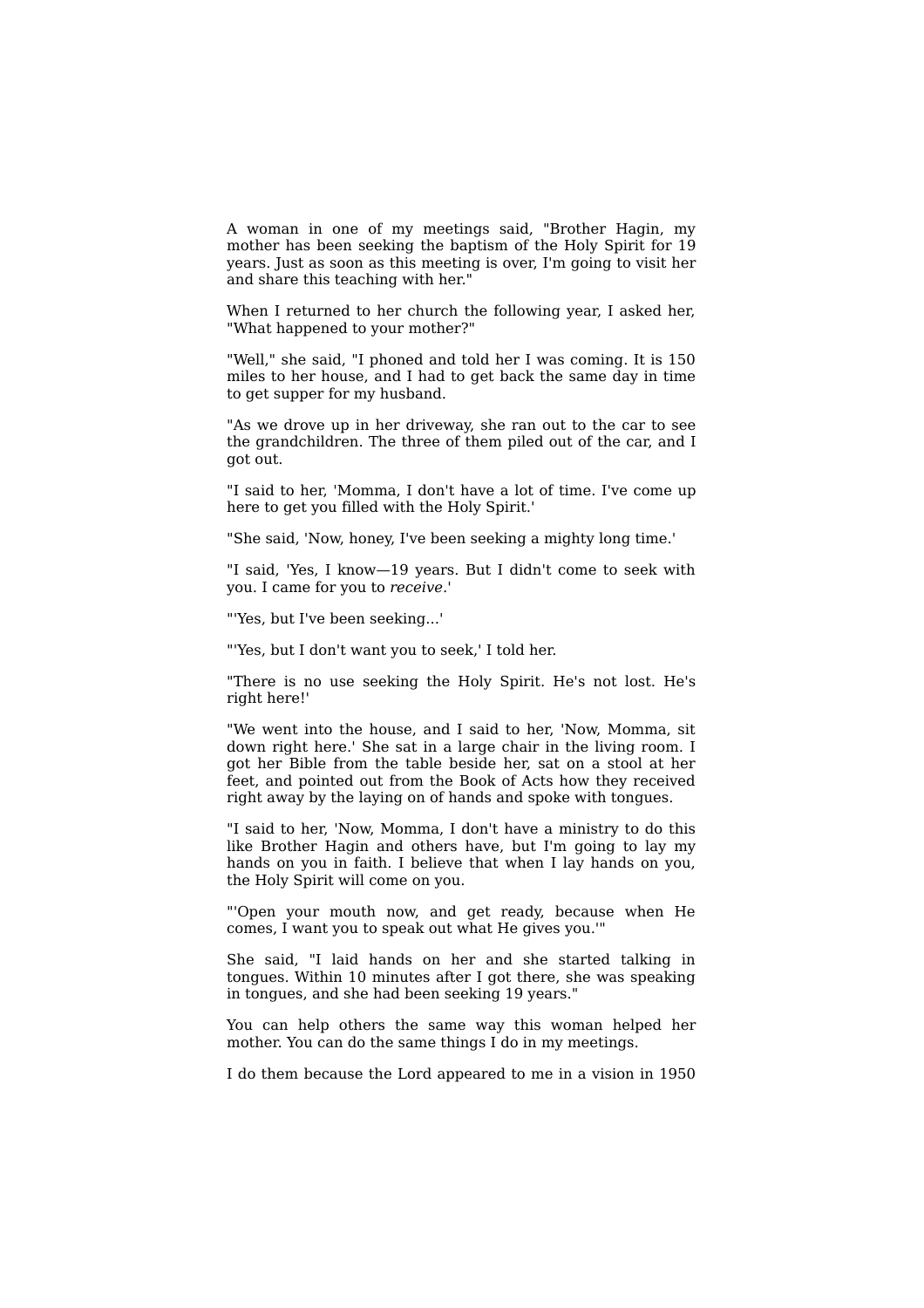and said, "I have given you a ministry of laying on of hands. Before you lay hands on them, always read or quote Acts 19:6 to them: *'And when Paul had laid his hands upon them, the Holy Ghost came on them; and they spake with tongues.'"*

He said, "You tell the person that I told you to tell them that when you lay your hands on them, the Holy Spirit will come on them. You tell them that I told you to tell them that their tongue will seem to want to say something that isn't English or their natural language. And you tell them that I told you to tell them to lift their voice and speak out whatever supernatural sound, syllable, or word comes and keep speaking until a free, clear language comes."

#### Chapter 6

# THE BIBLE WAY TO RECEIVE THE HOLY SPIRIT

Receiving the Holy Spirit is entirely a matter of faith. I have several suggestions of things you can do to help a person who wants to receive.

First, help that person see that God already gave the Holy Spirit on the day of Pentecost. The Holy Spirit has been in this world ever since. Help that individual know that it is up to him (or her) to receive the gift of the Holy Spirit. He is not to beg God to fill him with the Holy Spirit. All begging is unbelief. Unbelief begs. Faith shouts.

Second, lead that person to see that anyone who is saved is ready to receive the Holy Spirit: **ACTS 2:38**

# **38 Then Peter said unto them, Repent, and be baptized every one of you in the name of Jesus Christ for the remission of sins, and ye shall receive the gift of the Holy Ghost.**

We have incorporated a lot of manmade traditions into our Full Gospel theology. People think they have to do certain things or somehow clean up their life before receiving the Holy Spirit.

If we could clean up our lives ourselves, what would we need with the blood of Jesus Christ? I'm blood-washed—blood-bought. If you're saved, you're clean, too.

Third, it is scriptural to tell the person to expect to receive the Holy Spirit when hands are laid on him.

Fourth, tell the person what to expect. People get every idea imaginable otherwise.

Tell that person he is to expect the Spirit to move on his vocal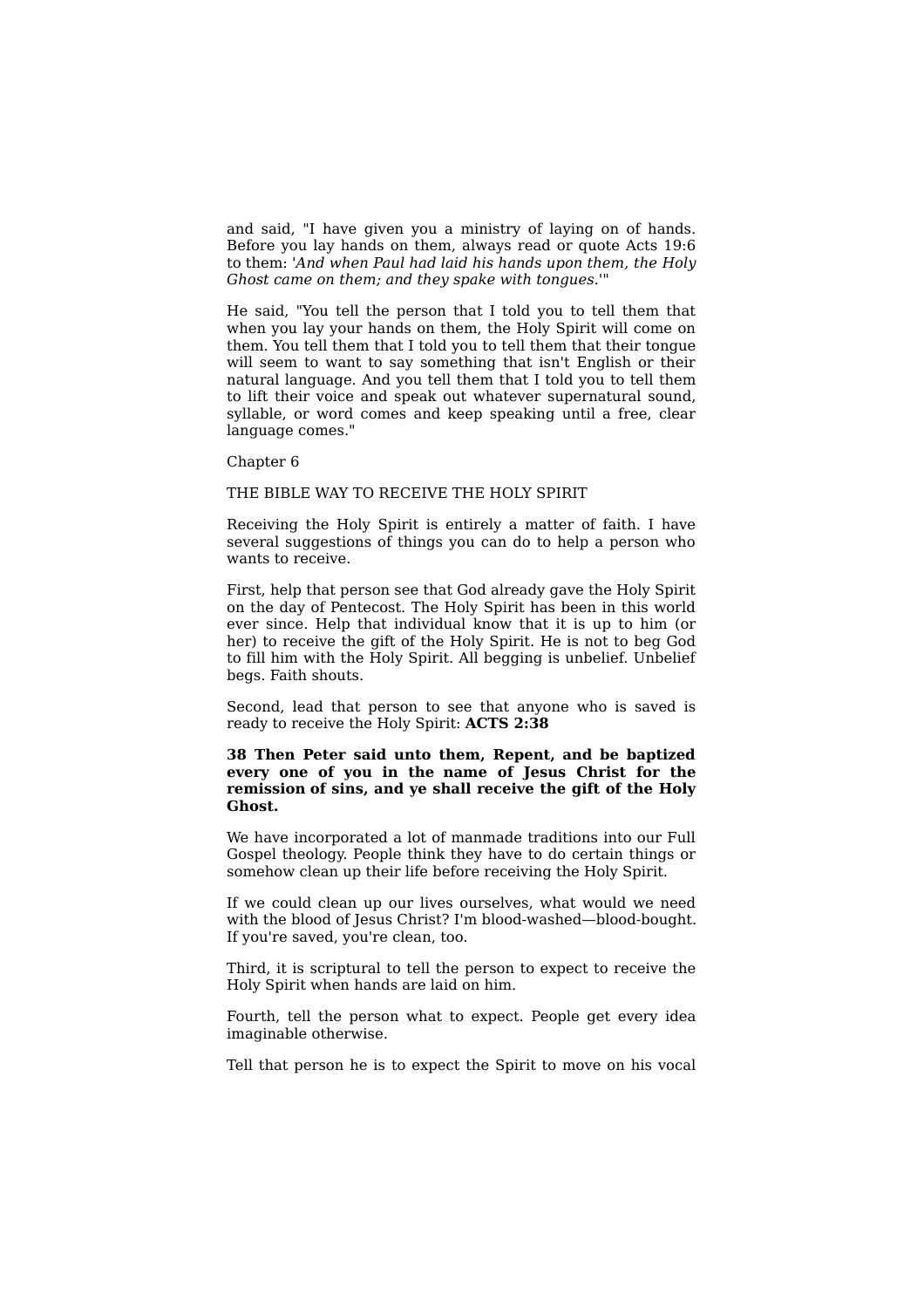chords and put supernatural words on his lips. The Holy Spirit gives the utterance, but man does the speaking. Acts 2:4 says, *"And they were all filled with the Holy Ghost, and began to speak with other tongues, as the Spirit gave them ut erance"* (or prompted them to speak).

Similar Scriptures are Acts 10:46, *"For they heard them speak with tongues...* ."; First Corinthians 14:18, where Paul said, *"I thank my God, I speak with tongues more than ye all";* and First Corinthians 14:2, *"he that speaketh in an unknown tongue speaketh not unto men, but unto God: for no man understandeth him; howbeit in the spirit he speaketh mysteries."*

Many people say, "I'm afraid I'm going to get it in the flesh." You can't get it any other way! It is men and women in the flesh worshipping God in the Spirit. God promised in Joel 2:28, *"And it shall come to pass afterward, that I will pour out my spirit upon all FLESH...."*

Fifth, tell the candidate to throw away all fears he got from foolish teachers that he might receive something false. Help him see that he will not receive a substitute for the Holy Spirit.

#### **LUKE 11:11-13**

**11 If a son shall ask bread of any of you that is a father, will he give him a stone? or if he ask a fish, will he for a fish give him a serpent?**

# **12 Or if he shall ask an egg, will he offer him a scorpion?**

# **13 If ye then being evil, know how to give good gifts unto your children: how much more shall your heavenly Father give the Holy Spirit to them that ask him?**

Sixth, encourage the person to open his mouth wide—this can be an act of faith—breathe in, and tell God, "I am receiving the Holy Spirit right now by faith."

Absolutely insist that the person not speak a single word in his natural language. Encourage him to relax and fearlessly, boldly, lift his voice and make those supernatural sounds that want to come, working his tongue and lips as he would if he were speaking English.

Tell him to expect that the Holy Spirit will give him words—that his tongue will seem to want to say something. This is so in every case. The Holy Spirit gives the utterance—the person must do the talking. *The supernatural part is what is being said; it is not who is talking.*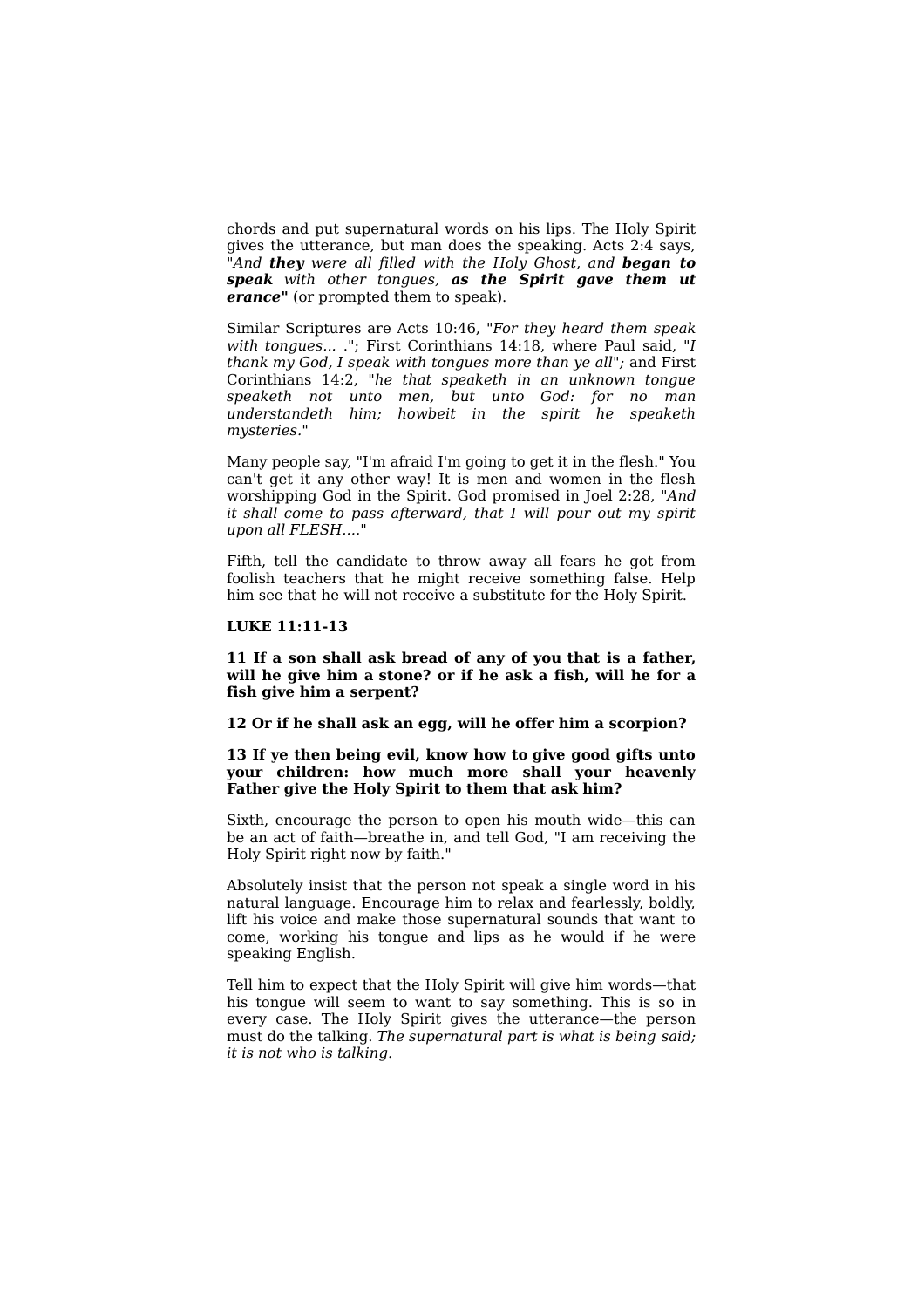When you can see that the Spirit is moving on his lips and tongue, tell him to speak any sounds it seems easy to speak, regardless of what they are.

That's faith. He is lifting his voice and trusting God for guidance. Tell him to go right on speaking, praising God with those supernatural words until a free, clear language comes and he has the inner assurance that he has received.

Seventh, don't crowd around persons who come seeking the infilling of the Spirit. Don't give them confusing instructions. Those present should pray in the Spirit if they pray out loud; otherwise, they should pray quietly in their natural language.

These seven steps are the steps I have used to get people filled with the Holy Spirit since 1938

without tarrying, without waiting—and almost without exception.

(A companion to this book is the minibook *Why Tongues?* For further study, we suggest Kenneth E. Hagin's study course *The Holy Spirit and His Gifts* or the condensed version of the course, *Concerning Spiritual Gifts.)*

# **A Sinner's Prayer to Receive Jesus as Savior**

Dear Heavenly Father ...

I come to You in the Name of Jesus.

Your Word says, "... *him that cometh to me I will in no wise cast out"* (John 6:37), so I know You won't cast me out, but You take me in and I thank You for it.

You said in Your Word, *"Whosoever shall call upon the name of the Lord shall be saved"* (Rom. 10:13). I am calling on Your Name, so I know You have saved me now.

You also said *"if thou shalt confess with thy mouth the Lord Jesus, and shalt believe in thine heart that God hath raised him from the dead, thou shalt be saved. For with the heart man believeth unto righteousness; and with the mouth confession is made unto salvation"*

(Rom. 10:9,10). I believe in my heart Jesus Christ is the Son of God. I believe that He was raised from the dead for my justification, and I confess Him now as my Lord.

Because Your Word says, *"... with the heart man believeth unto righteousness ..."* and I do believe with my heart, I have now become the righteousness of God in Christ (2 Cor. 5:21) ... And I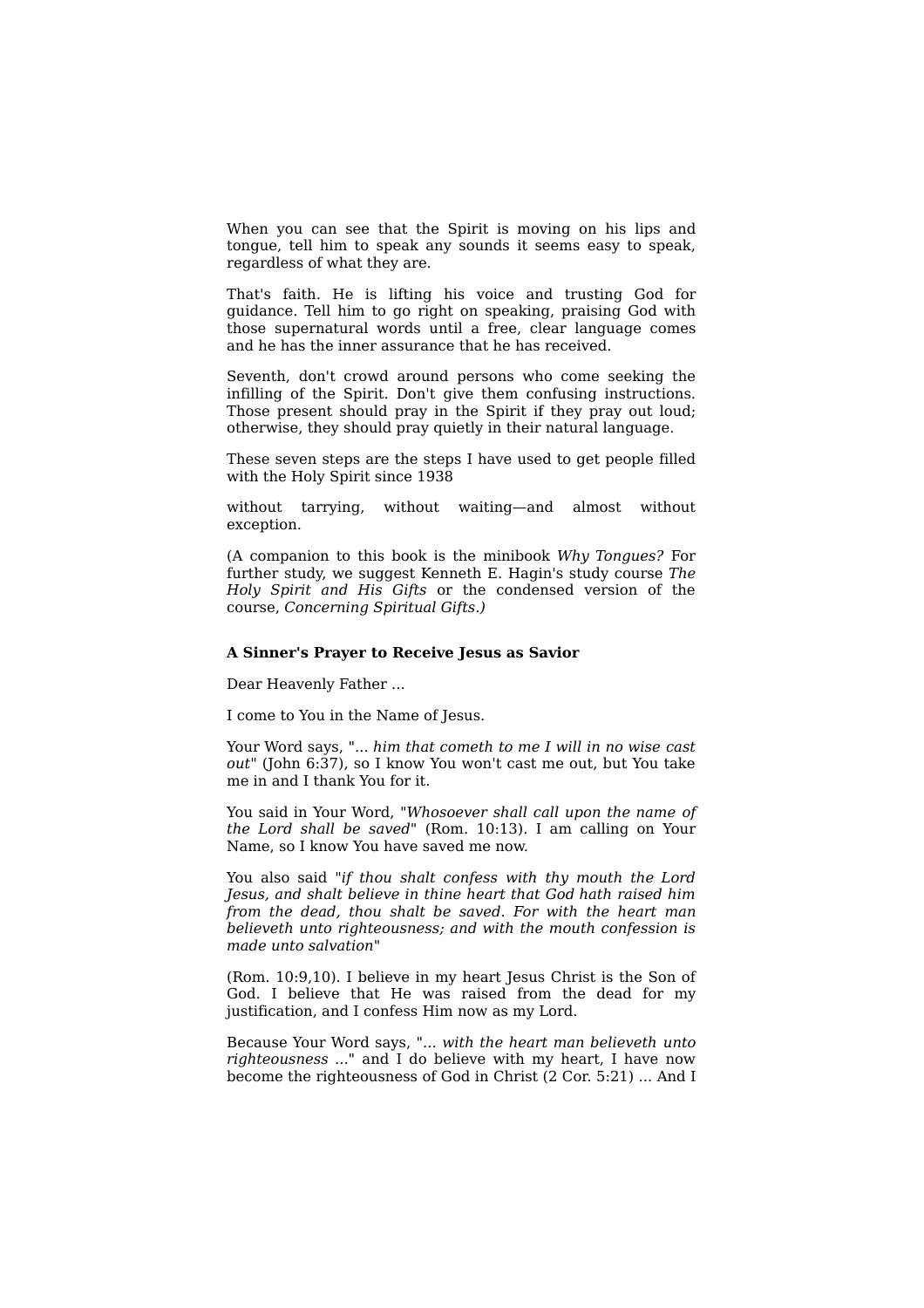am saved!

Thank You, Lord!